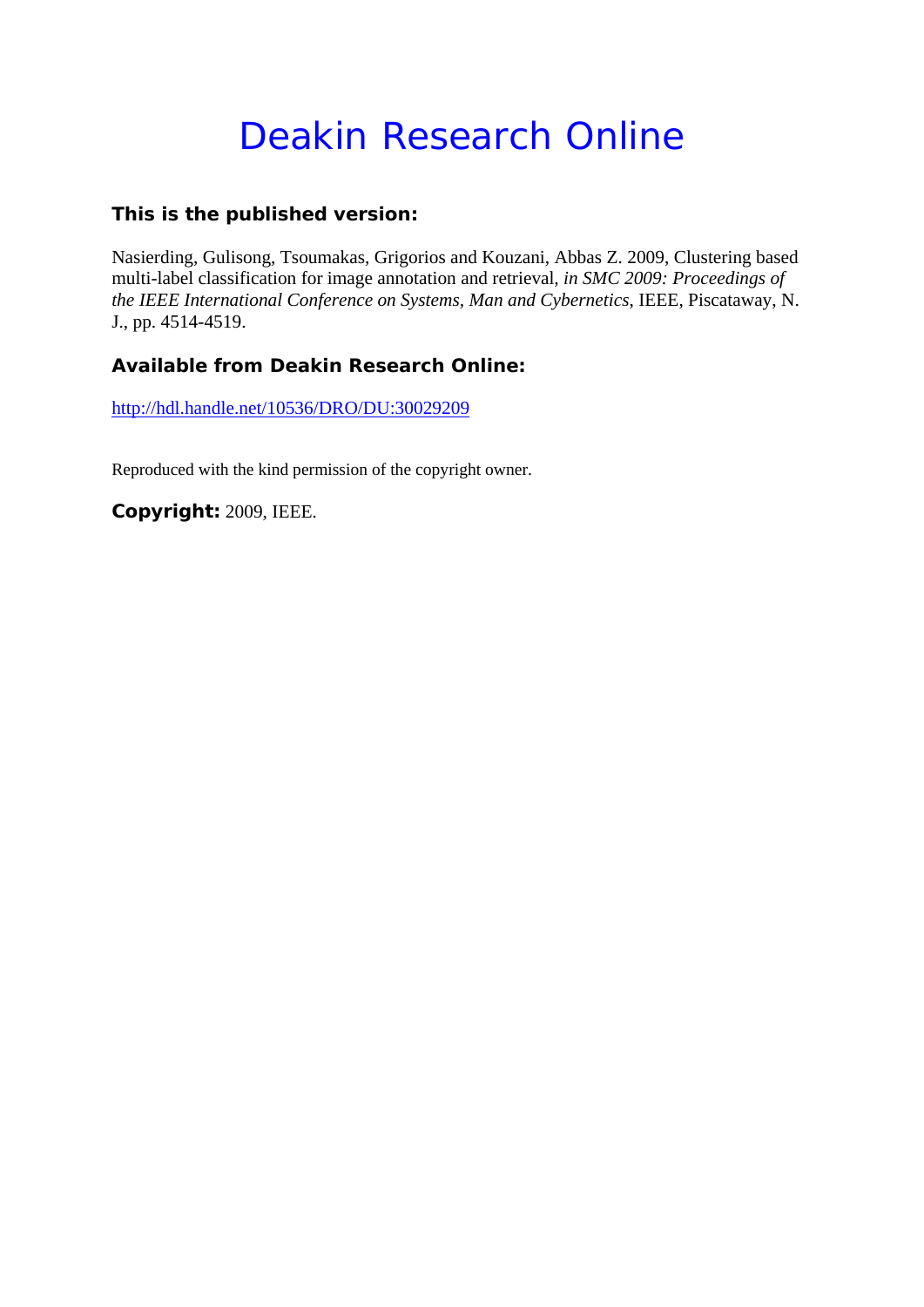## Clustering Based Multi-Label Classification for Image Annotation and Retrieval

Gulisong Nasierding School of Engineering Deakin University Burwood, VIC 3125, Australia gn@deakin.edu.au

Grigorios Tsoumakas Department of Informatics Aristotle University of Thessaloniki 54124 Thessaloniki, Greece greg@csd.auth.gr

Abbas Z. Kouzani School of Engineering Deakin University Geelong, VIC 3217, Australia kouzani@deakin.edu.au

*Abstract***—This paper presents a novel multi-label classification framework for domains with large numbers of labels. Automatic image annotation is such a domain, as the available semantic concepts are typically hundreds. The proposed framework comprises an initial clustering phase that breaks the original training set into several disjoint clusters of data. It then trains a multi-label classifier from the data of each cluster. Given a new test instance, the framework first finds the nearest cluster and then applies the corresponding model. Empirical results using two clustering algorithms, four multi-label classification algorithms and three image annotation data sets suggest that the proposed approach can improve the performance and reduce the training time of standard multi-label classification algorithms, particularly in the case of large number of labels.**

*Index Terms***—Clustering, multi-label classification, automatic image annotation.**

#### I. INTRODUCTION

Image annotation is concerned with the task of assigning one or more semantic concepts to a given image. It is an important task that enables retrieving images from digital libraries based on the semantic concepts or keyword annotations of images. Manual image annotation is labor intensive. Therefore, there is a need for automatic image annotation (AIA).

Image data are typically multi-labeled, meaning that each image is annotated with more than a single concept. Most approaches treat such a learning task as multiple binary classification tasks. This way potential correlations among the labels are not taken into account. Recently however, several AIA approaches that attempt to take correlations into account have been developed [1], [2].

One important problem of methods that take correlations into account is the scalability with respect to a large-scale concept space [2]. A large number of labels may increase the computational cost of training and testing a multi-label classifier, and at the same time harm the predictive performance due to the skewed label distributions [3].

The above problem has stimulated us to propose a clustering based multi-label classification (CBMLC) framework. The proposed framework comprises an initial clustering phase that breaks the original training set into several disjoint clusters of data. It then trains a multi-label classifier from the data of each cluster. Given a new test instance, the framework first finds the nearest cluster and then applies the corresponding model. Empirical results using 2 clustering algorithms, 4 multilabel algorithms and 3 image annotation data sets suggest that the proposed approach can improve the performance and reduce the training time of standard multi-label algorithms, particularly in the case of large number of labels.

The rest of this paper is structured as follows. Section 2 presents background information on multi-label classification, including descriptions of algorithms used in the experimental setting. Section 3 reviews related work on automated image annotation, while Section 4 introduces the proposed approach. Section 5 describes the setting of the empirical study and Section 6 presents and discusses the results. Finally, section 7 concludes this work and points to future research directions.

#### II. MULTI-LABEL CLASSIFICATION

Traditional *single-label* classification is concerned with learning from a set of examples that are associated with a single label  $\lambda$  from a set of disjoint labels L,  $|L| > 1$ . In *multi-label* classification, the examples are associated with a set of labels  $Y \subseteq L$ . Multi-label classification algorithms can be categorized into 2 different groups [4]: i) *problem transformation* methods, and ii) *algorithm adaptation* methods. The first group includes methods that are algorithm independent. They transform the multi-label classification task into one or more single-label classification, regression or ranking tasks. The second group includes methods that extend specific learning algorithms in order to handle multi-label data directly.

We next present the methods used in the experimental part of this work. For their formal description, we use  $L = \{\lambda_i :$  $j = 1 \dots M$  to denote the finite set of labels in a multi-label learning task and  $D = \{(\vec{x_i}, Y_i), i = 1 \dots N\}$  to denote a set of multi-label training examples, where  $\vec{x_i}$  is the feature vector and  $Y_i \subseteq L$  the set of labels of the *i*-th example.

Binary relevance (BR) is a popular problem transformation method that learns  $M$  binary classifiers, one for each different label in L. For the classification of a new instance, BR outputs the union of the labels  $\lambda_i$  that are positively predicted by the M classifiers.

Label powerset (LP) is a simple problem transformation method, which considers each unique set of labels that exists in a multi-label training set as one of the classes of a new singlelabel classification task. Given a new instance, the singlelabel classifier of LP outputs the most probable class, which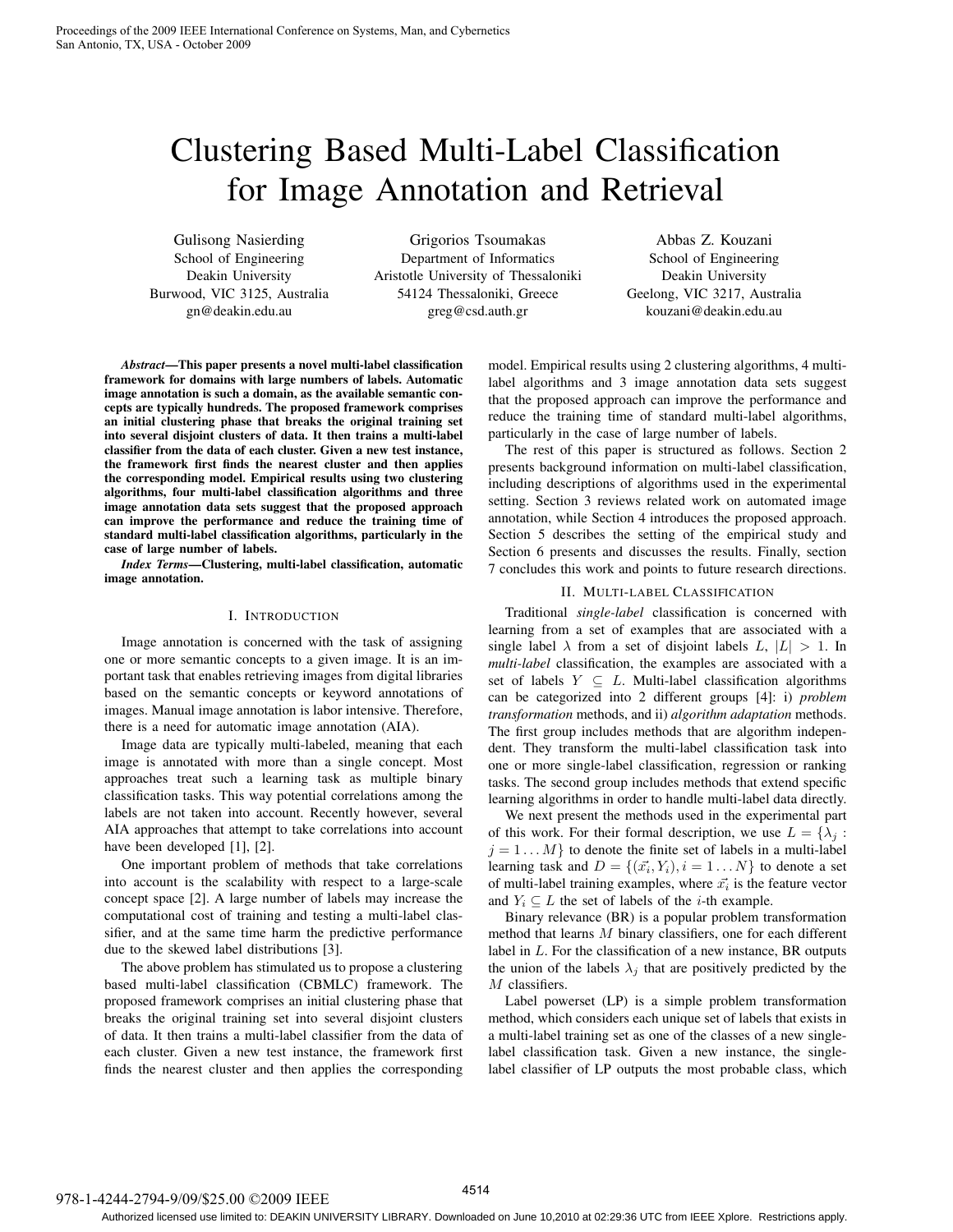is actually a set of labels. The random  $k$ -labelsets (RA $k$ EL) method [5] constructs an ensemble of LP classifiers. Each LP classifier is trained using a different small random subset of the set of labels. A ranking of the labels is produced by averaging the zero-one predictions of each model per considered label. Thresholding is then used to produce a classification as well.

BP-MLL [6] is an adaptation of the popular backpropagation algorithm for multi-label learning. The main modification to the algorithm is the introduction of a new error function that takes multiple labels into account.  $ML-kNN$  [7] extends the popular  $k$  Nearest Neighbors ( $kNN$ ) lazy learning algorithm using a Bayesian approach. It uses the maximum a posteriori principle in order to determine the label set of the test instance, based on prior and posterior probabilities for the frequency of each label within the  $k$  nearest neighbors.

#### III. RELATED WORK

Nowadays, a variety of automatic image annotation (AIA) approaches that use supervised machine learning algorithms are becoming increasingly popular [8], [9]. We particularly focus on several among these approaches that are based on classification [10], [11], [12], [1], [2]. The approaches of Coherent Language Model (CLM) with active learning [11] and Correlated Label Propagation (CLP) [1] consider the correlation of words among the semantic keyword annotations of images. A hierarchical boosting by incorporating concept ontology and multi-task learning model is addressed [10]; Particularly, to our interests, [12], [1], [13], [2] handled image annotation problem with effective multi-label classification methods such as multi-label boosting strategy which learning the correlation between image segments and the text tag in a set of training images [12]; SVM based multi-label active learning model is explored for image classification that eventually service to image annotation [13]. Kang et al. [1]pointed out that the critical problem remained in the existing approaches are how to exploit the correlations between class labels, i.e. multilabel learning problem. For this, a novel framework with correlated label propagation method is proposed [1]; more recently, a weighted k-nearest neighbor multi-label classification based image annotation algorithm [2] is explored which is inspiring, especially from the view of classifying multi-label images with large number of label set. Furthermore, multimedia data classifications for indexing and automated detection of the video concepts are explored as well [14], [15], [16].

#### IV. CLUSTERING BASED MULTI-LABEL CLASSIFICATION

The clustering-based multi-label classification (CBMLC) framework, which is proposed in this paper, comprises a clustering algorithm and a multi-label classification algorithm.

The training of CBMLC consists of 2 main steps: At the 1st step, CBMLC groups the training data into a user-specified number of clusters,  $k$ , using the clustering algorithm. The labels of the training data are not taken into consideration during this step. At the 2nd step, CBMLC uses the multilabel algorithm on the data of each cluster and produces  $k$ 

multi-label classification models. For the classification of a new instance, CBMLC first finds the closest cluster of this instance, and then uses the corresponding multi-label model to classify it.

The clustering process splits the original training data into smaller parts of similar objects. We expect that similar objects are annotated with similar labels. We therefore hypothesize that each part will be annotated with much fewer labels compared to those used to annotate the complete training data set. This in turn is expected to improve the predictive performance of the corresponding multi-label models and reduce the training and classification time compared to using the same multi-label classification algorithm on the original data.

The instantiation of CBMLC to an actual algorithm requires the selection of specific clustering and multi-label classification algorithms. These could be selected based on the properties of the data at hand (e.g. dimensionality, discrete/numeric type of features, etc.) or application specific constraints (e.g. fast response time, fast training time, low space complexity etc.).

#### V. EXPERIMENTAL SETUP

#### *A. Data sets*

We conducted experiments on three data sets containing multi-labeled multimedia objects. The first one, *eccv2002* [17], is a popular benchmark for image classification and annotation methods [8], [2], [1], [11]. It is based on 5000 Corel images, 4500 of which are used for training and the rest 500 for testing. The second one, *jmlr2003*, is produced from the first (001) subset of the data accompanying [18]. It is based on 6932 images, 5188 of which are used to create the training set and the rest 1744 to create the test set. The third one is based on the Mediamill Challenge data set [15]. It contains pre-computed low-level multimedia features from the 85 hours of international broadcast news video of the TRECVID 2005/2006 benchmark.

Table I shows the number of examples used for training and testing, the number of features and the number of labels for each data set. Note that the number of labels is typically large, ranging from 101 to 374.

|           |       | examples |          |        |
|-----------|-------|----------|----------|--------|
| name      | train | test     | features | labels |
| eccv2002  | 42379 | 4686     | 36       | 374    |
| jmlr2003  | 48859 | 16503    | 46       | 153    |
| mediamill | 30993 | 12914    | 120      | 101    |

TABLE I

NAME, NUMBER OF EXAMPLES USED FOR TRAINING AND TESTING, NUMBER OF FEATURES AND NUMBER OF LABELS FOR EACH DATA SET USED IN THE EXPERIMENTS

#### *B. Experimental Setting*

We instantiate the clustering component of CBMLC using the  $k$ -means [19] and the expectation maximization [20] algorithms. We vary the number of clusters  $k$  from 2 to 10.

We instantiate the multi-label classification component of CBMLC using the BR, RAkEL, MLkNN and BPMLL algorithms (see Section II). BR and RAkEL use the C4.5 decision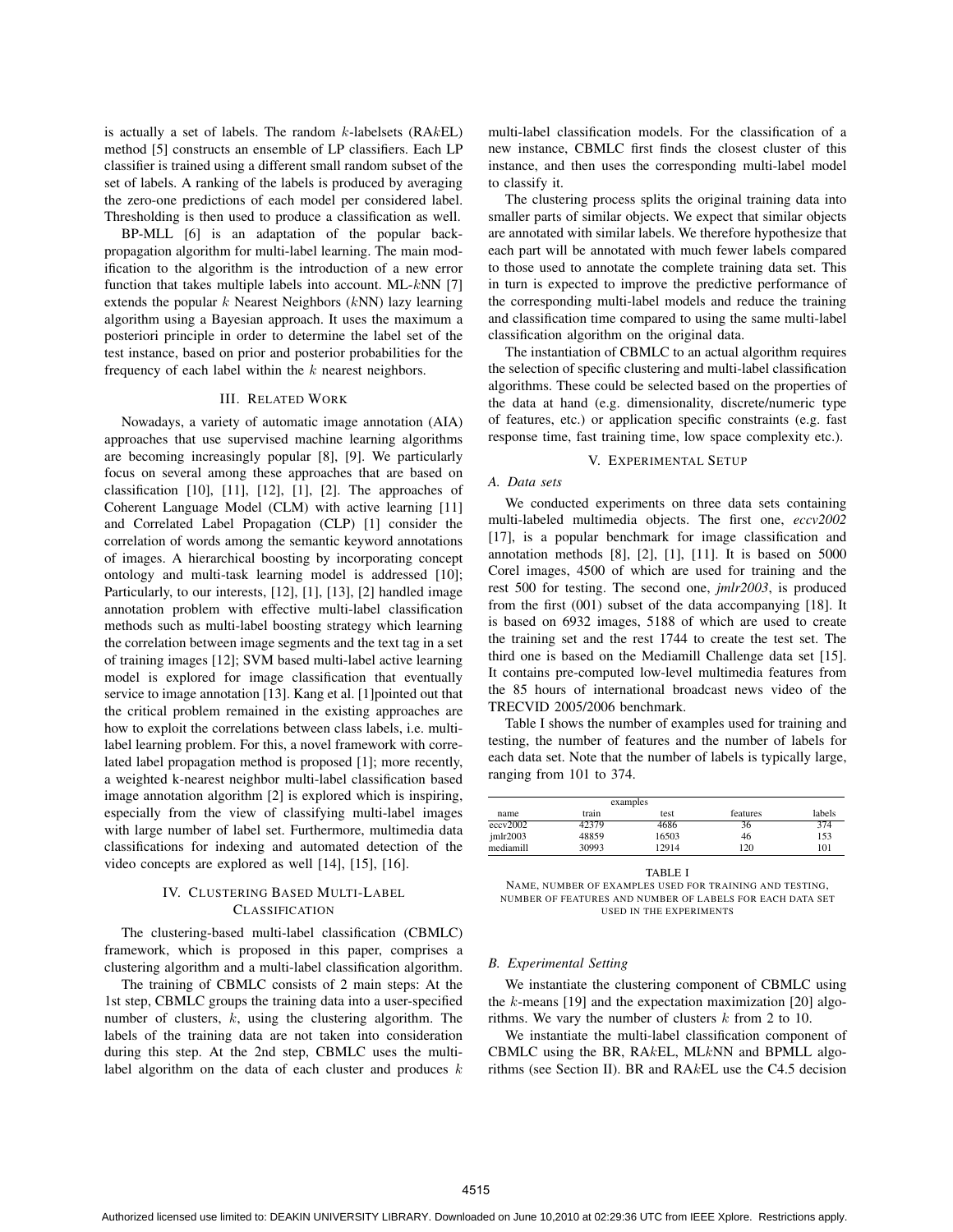tree learning algorithm for training the underlying singlelabel classifier. As recommended in [7], MLkNN is run with 10 nearest neighbors and a smoothing factor equal to 1. As recommended in [6], BPMLL is run with 0.05 learning rate, 100 epochs and the number of hidden units equal to 20% of the input units. We use the implementations of the multi-label classification algorithms from the open source Mulan library [5], which is built on top of the open source Weka library [21].

We evaluate all learning algorithms using the original train and test splits provided with the data sets. Given the large size of these data sets, such a single hold-out experiment should suffice to get accurate estimates of predictive performance. We calculate a variety of multi-label evaluation metrics that are available in the Mulan library [5], but present results using the micro  $F_1$  measure only, which is a popular and good representative measure for multi-label classification.

We also keep a record of the training time of each algorithm, to give an empirical estimate of their computational complexity. All experiments were performed on a workstation equipped with a 2.5GHz processor and 8GB of memory.

#### VI. RESULTS AND DISCUSSION

In order to assess the benefit of the proposed framework, apart from providing absolute performance measurements, we also present graphs that plot the ratio of the performance of CBMLC over that of using directly the underlying multilabel classifier. For example, we compare the performance of CBMLC using BR compared to directly using BR.

#### *A. Predictive Performance*

Table II shows the micro  $F_1$  measure of the 4 multi-label classification algorithms in the 3 data sets. We notice that *eccv2002* and *jmlr2003* are quite difficult domains, while in *mediamill* the results are better. A different algorithm achieves the best results in each data set: RAkEL is the best in *eccv2002*, BPMLL in *jmlr2003* and MLkNN in *mediamill*. We will study the results of the CBMLC framework separately for each data set.

| data set  | <b>BR</b> | $R$ A $k$ FI.   | $MI$ $kNN$ | <b>RPMLL</b> |
|-----------|-----------|-----------------|------------|--------------|
| eccv2002  | 0.1234    | 0.1349          | 0.0387     | 0.0186       |
| imlr2003  | 0.1507    | 0.1507          | 0.0290     | 0.1661       |
| mediamill | 0.5055    | 0.5422          | 0.5451     | 0.5010       |
|           |           | <b>TABLE II</b> |            |              |

MICRO  $F_1$  OF THE 4 MULTI-LABEL ALGORITHMS IN THE 3 DATA SETS.

*1) Results on eccv2002:* Table III shows the micro  $F_1$ measure for the different instantiations of CBMLC. As the gain of CBMLC for BPMLL is significantly larger than for the rest of the algorithms, we split the ratio graphs in two figures, one for BR, RAkEL and MLkNN (Figure 1), and one for BPMLL (Figure 2).

In terms of the clustering algorithms, we notice that using EM leads to better results than  $k$ -means for most number of clusters and all multi-label algorithms. In terms of the multi-label algorithms, we notice that BPMLL is significantly improved using both EM and  $k$ -means. This of course is in

| clusterer  | k              | <b>BR</b> | RAkEI. | MLkNN  | BPMLL. |
|------------|----------------|-----------|--------|--------|--------|
| EM         | $\overline{c}$ | 0.1248    | 0.1247 | 0.0417 | 0.1140 |
| $k$ -means | $\overline{c}$ | 0.1248    | 0.1239 | 0.0427 | 0.1264 |
| EM         | 3              | 0.1349    | 0.1250 | 0.0468 | 0.1039 |
| $k$ -means | 3              | 0.1320    | 0.1286 | 0.0387 | 0.1109 |
| EM         | 4              | 0.1310    | 0.1332 | 0.0425 | 0.1300 |
| $k$ -means | 4              | 0.1189    | 0.1228 | 0.0334 | 0.1143 |
| EM         | 5              | 0.1281    | 0.1359 | 0.0424 | 0.1287 |
| $k$ -means | 5              | 0.1231    | 0.1224 | 0.0341 | 0.1020 |
| EM         | 6              | 0.1372    | 0.1332 | 0.0434 | 0.1207 |
| $k$ -means | 6              | 0.1196    | 0.1306 | 0.0340 | 0.1224 |
| EM         | 7              | 0.1342    | 0.1252 | 0.0442 | 0.1323 |
| $k$ -means | 7              | 0.1266    | 0.1291 | 0.0344 | 0.1232 |
| EM         | 8              | 0.1356    | 0.1273 | 0.0414 | 0.1359 |
| $k$ -means | 8              | 0.1263    | 0.1187 | 0.0342 | 0.1256 |
| EM         | 9              | 0.1325    | 0.1289 | 0.0373 | 0.1348 |
| $k$ -means | 9              | 0.1261    | 0.1250 | 0.0327 | 0.1294 |
| EM         | 10             | 0.1336    | 0.1299 | 0.0420 | 0.1349 |
| $k$ -means | 10             | 0.1198    | 0.1099 | 0.0306 | 0.1279 |

| TABLE III |  |
|-----------|--|
|           |  |

MICRO F<sup>1</sup> FOR ALL INSTANTIATIONS OF CBMLC IN *eccv2002*.



Fig. 1. Ratio of micro  $F_1$  for BR, MLkNN and RAkEL using 2 to 10 clusters in *eccv2002*.

part due to the very low performance of BPMLL used by itself (0.0186). CBMLC improves BR and MLkNN from 5% to 20% for most number of clusters, when EM is used as the clusterer. The best overall result was achieved by CBMLC instantiated with EM  $(k = 6)$  and BR. When k-means is used there is no clear benefit for BR, while the performance of MLkNN degrades. Finally, RAkEL is not improved by CBMLC irrespectively of the clustering algorithm and number of clusters. This is explained from the fact that RAkEL directly deals with the problem of large number of labels, by utilizing labelsets of smaller size (in our case this size is only 3). Therefore it comes as no surprise that CBMLC does not improve it.

2) Results on jmlr2003: Table IV shows the micro  $F_1$ measure for the different instantiations of CBMLC and Figure 3 depicts the ratio graph.

In terms of the clustering algorithms, we notice this time that using EM leads to better results than  $k$ -means for most number of clusters when using BPMLL and MLkNN only. For the other two multi-label algorithms there is no clear winning clustering algorithm, with  $k$ -means leading to some quite good results with RAkEL. In terms of the multi-label algorithms,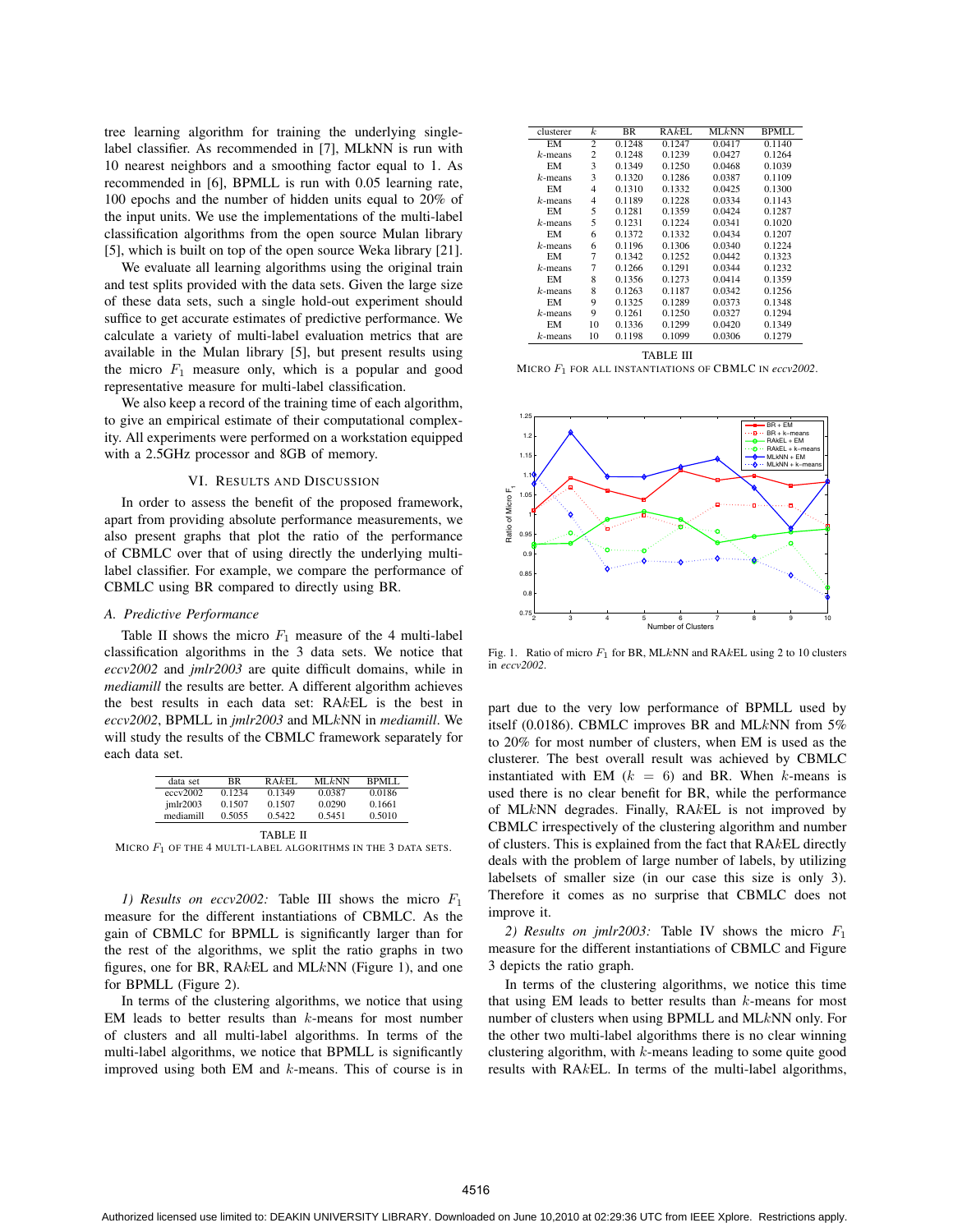

Fig. 2. Ratio of micro F<sup>1</sup> for BPMLL using 2 to 10 clusters in *eccv2002*.

| clusterer  | $\boldsymbol{k}$ | BR     | RAkEI. | MLkNN  | BPMLL  |
|------------|------------------|--------|--------|--------|--------|
| EM         | $\overline{c}$   | 0.1515 | 0.1513 | 0.0267 | 0.1863 |
| $k$ -means | $\overline{c}$   | 0.1485 | 0.1560 | 0.0277 | 0.1797 |
| EM         | 3                | 0.1541 | 0.1446 | 0.0296 | 0.1842 |
| $k$ -means | 3                | 0.1571 | 0.1619 | 0.0263 | 0.1843 |
| EM         | 4                | 0.1556 | 0.1559 | 0.0327 | 0.1842 |
| $k$ -means | $\overline{4}$   | 0.1545 | 0.1665 | 0.0255 | 0.1808 |
| EM         | 5                | 0.1523 | 0.1471 | 0.0303 | 0.1839 |
| $k$ -means | 5                | 0.1510 | 0.1448 | 0.0274 | 0.1841 |
| EM         | 6                | 0.1570 | 0.1489 | 0.0297 | 0.1928 |
| $k$ -means | 6                | 0.1475 | 0.1511 | 0.0251 | 0.1807 |
| EM         | 7                | 0.1549 | 0.1447 | 0.0319 | 0.1901 |
| $k$ -means | 7                | 0.1571 | 0.1709 | 0.0257 | 0.1890 |
| EM         | 8                | 0.1512 | 0.1504 | 0.0314 | 0.1942 |
| $k$ -means | 8                | 0.1522 | 0.1457 | 0.0267 | 0.1862 |
| EM         | 9                | 0.1550 | 0.1483 | 0.0299 | 0.1917 |
| $k$ -means | 9                | 0.1491 | 0.1387 | 0.0235 | 0.1863 |
| EM         | 10               | 0.1575 | 0.1531 | 0.0303 | 0.1945 |
| $k$ -means | 10               | 0.1493 | 0.1387 | 0.0209 | 0.1839 |
|            |                  |        |        |        |        |

TABLE IV

MICRO F<sup>1</sup> FOR ALL INSTANTIATIONS OF CBMLC IN *jmlr2003*.

again BPMLL is the algorithm improved most, but this time the improvement was less significant. This increase however is not negligible (more than 10%) and the fact that BPMLL was the best overall algorithm by itself makes this fact important. The best overall result is achieved by CBMLC instantiated with EM  $(k = 10)$  and BPMLL. In addition, all results for  $k = 6$  to  $k = 10$  of this instantiation of CBMLC are better than using BPMLL by itself.

MLkNN is improved by 2% to 12% from CBMLC using EM for  $k > 2$ . However, when k-means was used, the performance degraded, similarly to the previous data set. BR is slightly improved (up to 5%) from CBMLC using EM for all number of clusters, while when  $k$ -means is used, the performance is unstable: it decreases for certain values of  $k$ and increases for others. The same instability is noticed for the instantiation of CBMLC using RAkEL and k-means. In this case the improvement increases up to 13% for  $k=7$  but also drops by  $8\%$  for  $k=10$ . When EM is used instead the instability is reduced, similarly to BR, with the performance improving/dropping up to 4%.

*3) Results on Mediamill:* Similarly to the previous data set, Table V shows the micro  $F_1$  measure for the different



Fig. 3. Ratio of micro  $F_1$  gain for all algorithms and number of clusters in *jmlr2003*.

instantiations of CBMLC and Figure 4 depicts the ratio graph.

| clusterer  | $\boldsymbol{k}$ | BR     | RAkEI. | MLkNN  | BPMLL. |
|------------|------------------|--------|--------|--------|--------|
| EM         | $\overline{2}$   | 0.5060 | 0.5499 | 0.5423 | 0.5078 |
| $k$ -means | $\overline{c}$   | 0.5068 | 0.5552 | 0.5396 | 0.5051 |
| EM         | 3                | 0.5071 | 0.5545 | 0.5408 | 0.5114 |
| $k$ -means | 3                | 0.5071 | 0.5624 | 0.5401 | 0.5136 |
| EM         | 4                | 0.5010 | 0.5619 | 0.5356 | 0.5185 |
| $k$ -means | 4                | 0.5081 | 0.5488 | 0.5410 | 0.5157 |
| EM         | 5                | 0.5058 | 0.5490 | 0.5348 | 0.5229 |
| $k$ -means | 5                | 0.5085 | 0.5484 | 0.5387 | 0.5205 |
| EM         | 6                | 0.5014 | 0.5454 | 0.5370 | 0.5245 |
| $k$ -means | 6                | 0.5001 | 0.5492 | 0.5369 | 0.5243 |
| EM         | 7                | 0.5065 | 0.5521 | 0.5360 | 0.5269 |
| $k$ -means | 7                | 0.5047 | 0.5585 | 0.5392 | 0.5209 |
| EM         | 8                | 0.5016 | 0.5485 | 0.5386 | 0.5249 |
| $k$ -means | 8                | 0.4992 | 0.5549 | 0.5389 | 0.5231 |
| EM         | 9                | 0.5022 | 0.5575 | 0.5378 | 0.5254 |
| $k$ -means | 9                | 0.5040 | 0.5544 | 0.5352 | 0.5251 |
| EM         | 10               | 0.4988 | 0.5483 | 0.5373 | 0.5295 |
| $k$ -means | 10               | 0.5015 | 0.5449 | 0.5308 | 0.5227 |

TABLE V

MICRO F<sup>1</sup> FOR ALL INSTANTIATIONS OF CBMLC IN *mediamill*.

In terms of the clustering algorithms, we notice this time that there is no clear winner between EM and  $k$ -means. In terms of the multi-label algorithms, once again BPMLL is the algorithm improved most, irrespectively of the clustering algorithm, and this time the improvement was even less significant (up to 6%). The performance of BR is unstable. Mostly it decreases but for some values of  $k$  it increases. The amplitude of change is negligible (1%). This pattern is observed irrespectively of the clustering algorithm.

In contrast to the results obtained in the previous data sets, the performance of MLkNN is decreased irrespectively of the clustering algorithm for all values of  $k$ . CBMLC appears to be harmful to MLkNN in this data set. RAkEL is improved irrespectively of the clustering algorithm for all numbers of clusters. The improvement is small (up to 4%), but important, as it allows RA $k$ EL to surpass the performance of ML $k$ NN, which was the best performing algorithm in itself. The best overall result is achieved by CBMLC instantiated with  $k$ -means  $(k = 3)$  and RA $kEL$ .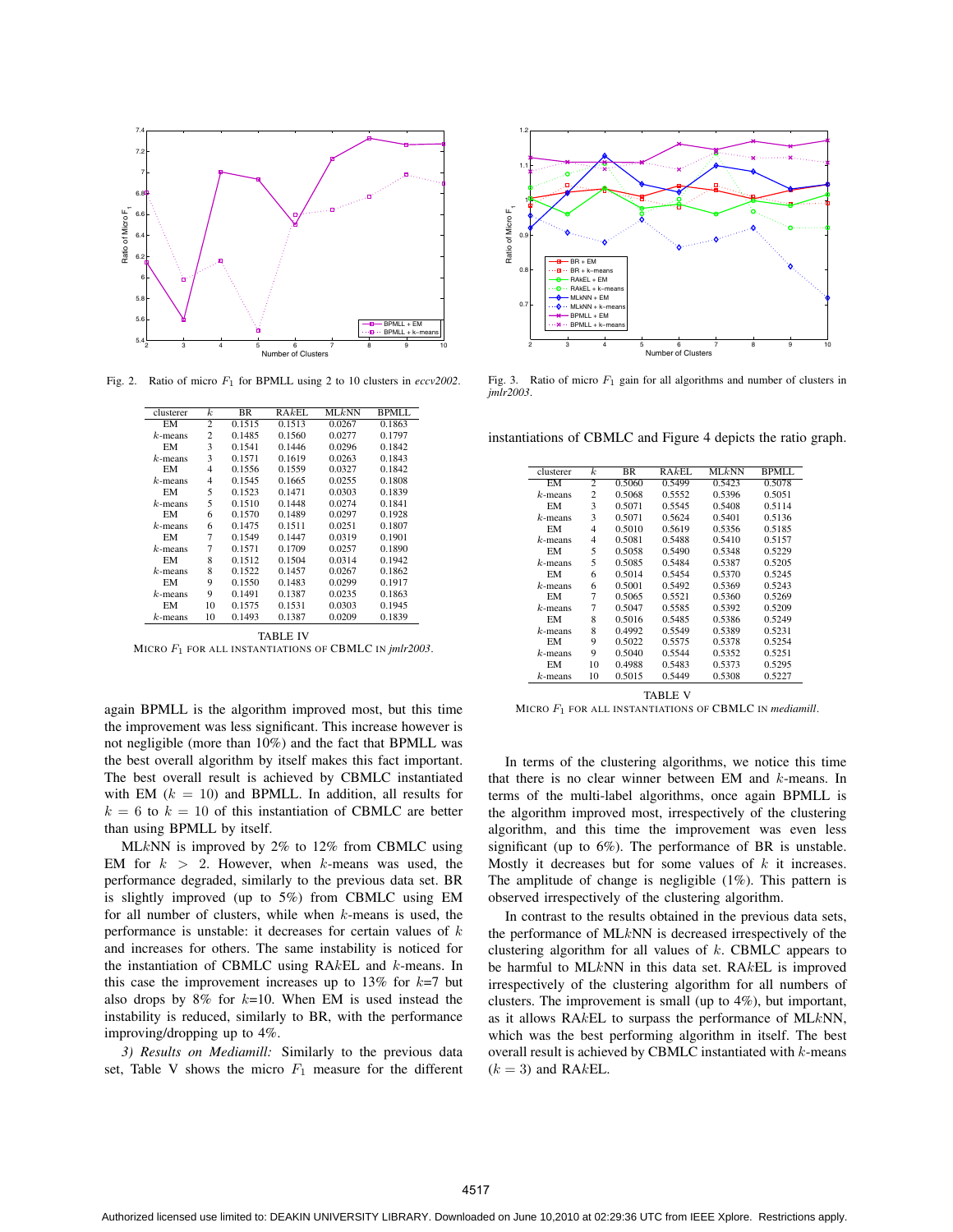

Fig. 4. Ratio of micro  $F_1$  gain for all algorithms and number of clusters in *mediamill*.

*4) General Conclusions:* A general pattern observed across all data sets, was that CBMLC always improves BPMLL irrespectively of the clustering algorithm and the number of clusters. The improvement is proportional to the number of labels in the data set and approximately proportional to the number of clusters. For the rest of the algorithms there is no clear pattern. Instantiating CBMLC with BR or MLkNN and EM seems to produce good results for most number of clusters, especially when the number of labels is large. The opposite holds for RA $kEL$ , which seems to be performing well with  $k$ means, especially when the number of labels is small. Finally, EM seems to lead CBMLC to better results compared to  $k$ means, especially for data sets with large number of labels.

#### *B. Training Time*

Table VI shows the minutes of training time of the 4 algorithms in the 3 data sets. Being a lazy algorithm, MLkNN exhibits the lowest training time, which is mainly consumed in the calculation of prior probabilities. BPMLL is quite efficient as well, as it runs for 100 weight-updating epochs. BR trains a single decision tree for each label. As the number of trees is quite large, BR takes more time compared to training the single neural network of BPMLL. Finally, RAkEL is the most time-consuming algorithm, as it is an ensemble algorithm that builds as many models as twice the number of labels. The decision trees trained by RAkEL are not binary, but may deal with up to 8 classes (all combinations of  $k = 3$  binary labels).

| data set        | <b>BR</b> | $R$ A $k$ EI. | MLkNN | <b>RPMLL</b> |  |  |
|-----------------|-----------|---------------|-------|--------------|--|--|
| eccv2002        | 43        | 192           |       | 30           |  |  |
| imlr2003        | 47        | 182           | Q     | 13           |  |  |
| mediamill       | 37        | 162           |       |              |  |  |
| <b>TABLE VI</b> |           |               |       |              |  |  |

MINUTES OF TRAINING TIME OF THE FOUR MULTI-LABEL CLASSIFICATION ALGORITHMS IN THE THREE DATA SETS.

Figures 5, 6 and 7 show the ratio of the training time of CBMLC over that of the underlying multi-label classification algorithm by itself for the *eccv2002*, *jmlr2003* and *mediamill* data sets respectively. As results exhibit approximately the same pattern in all data sets, we discuss them together.



Fig. 5. Ratio of training time in *eccv2002* for all algorithms using 2 to 10 clusters.



Fig. 6. Ratio of training time in *jmlr2003* for all algorithms using 2 to 10 clusters.

In terms of the clustering algorithm, we notice that using EM takes more time than using  $k$ -means. The single exception to this rule appears in the results of *mediamill*, where the instantiation of CBMLC with RAkEL takes more time with k-means than with EM for  $k = 2$  (indiscernible in the graph). These results are in line with the fact that  $k$ -means is computationally less demanding than EM. However, this often comes at the expense of the predictive performance of CBMLC as we saw in the previous subsection.

In terms of the algorithms, we first notice that the training time of BPMLL and MLkNN is increased when instantiating CBMLC with EM. As these algorithms are quite fast already, the cost of clustering via EM dominates the total time, leading to the observed increase. The increase is amplified as the number of training data and labels in the data set decreases (e.g. *mediamill*).

When using  $k$ -means instead, we notice that there is no great overhead or reduction for BPMLL. This can be explained